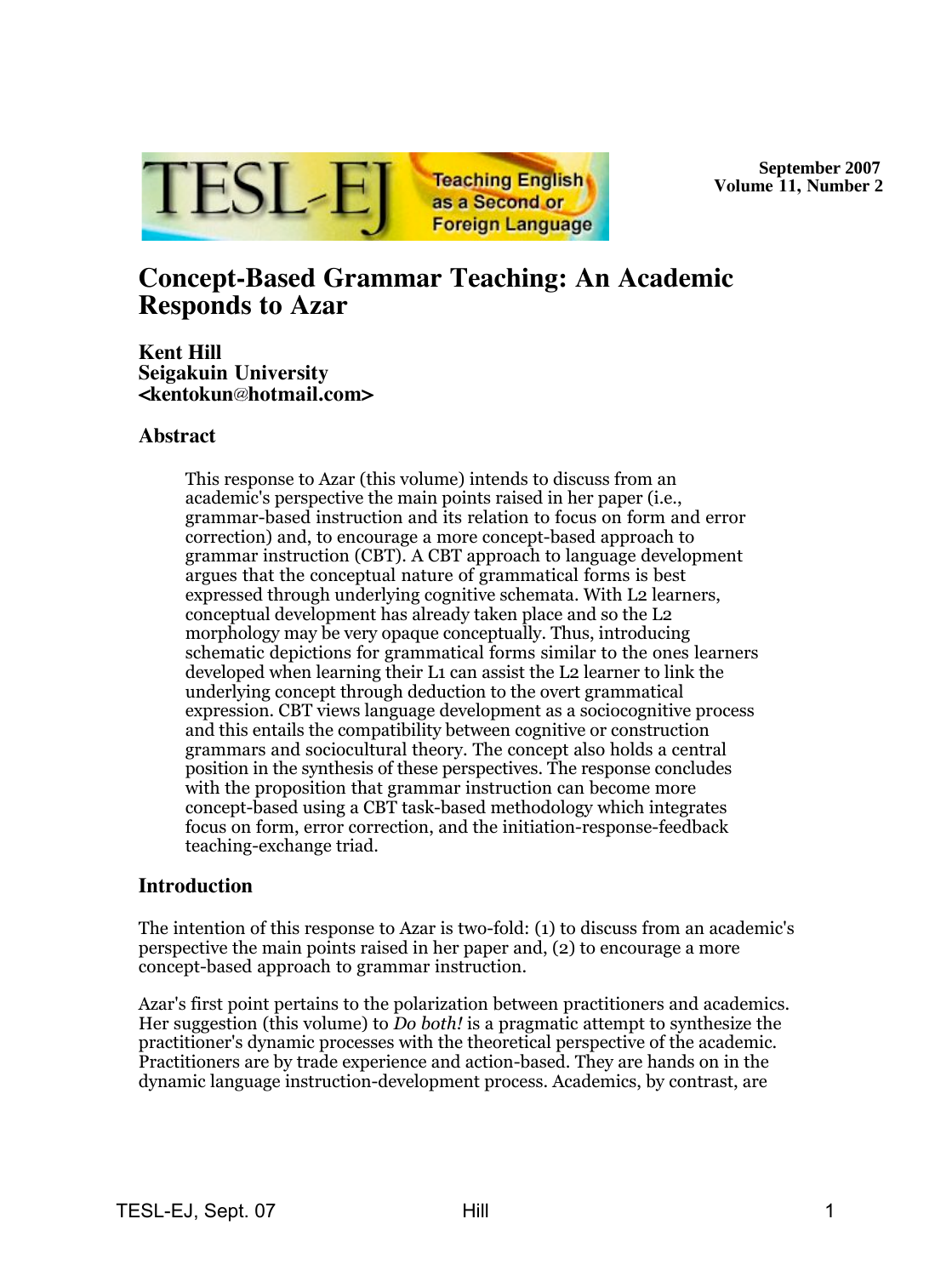more abstract and distill dynamic processes to variables in empirical research. Although teachers doing action research and researchers developing materials for practitioners represent positive steps towards overcoming the divide, nevertheless, it has been known for some time that there remains an expanse between practitioners and academics in language teaching (see, for example, Ellis, 1997).

Theory involves the development of principles based on the results of research, whereas principles developed through practice derive more from experience. Though theory and practice are of equal importance to teaching and one can serve to inform the other (Ur, 1991), perhaps the bulk of the blame for the split resides more with the academics and their employment of inapplicable scientific research principles to classroom interaction. In large part, this split began with Descartes and his separation of mind and body. It may have even been Aristotle to first notice that the cognitive dominated the social perspective in language and this cognitive dominance has been the norm in Western thought ever since (Engestrom, Miettinen & Punamaki, 1999; Volosinov, 1973, among others).

The separation of the cognitive from the social and the dominance of the cognitive perspective reached its pinnacle in the 20th century with first-generation cognitive-revolution grammars. Asocial grammars, such as Chomskian (1957) transformational-generative grammar, though widely used, have not been appropriate or plausible for first or second-language classroom instruction, resulting in less than effective grammar-based teaching. Its ineffectiveness also possibly stems from the fact that these grammars were in large part incomprehensible to many practitioners, which in turn created a lack of confidence when teaching grammar, possibly also inadvertently giving rise to theories based on zero grammar input.

The incomprehensible complexity of some academics presents another troublesome aspect to language instruction. Many academic terms, such as "intersubjectivity," are problematic to practitioners, as if the academic were, to use Azar's phrase, *speaking in tongues*. Indeed, the less academics are understood by practitioners and the more academics make practitioners feel as though they are not participants in the academic discourse community the more an indication it may be of how good the academic is at another Azar phrase, *academese.* To be sure, have not most of us, whether practitioner or academic, endured the experience of sitting in a presentation by an applied linguist while failing to understand a single word?

Rather than alienate, then, academics should make their literature more accessible to practitioners struggling with the terminology because intersubjectivity simply means the development of a shared understanding or focus between a speaker and a listener (Rommetveit, 1992). Perhaps this alienation also stems from asocial exclusionist research procedures. Yet, as Lave & Wenger (1991) pointed out some time ago, if research procedures were changed to include the social, experience and process-based methods of practitioners and were indifferent to external correlations between variables, (i.e., if they were no longer cognitive dominant), then we might have a chance of dissolving the dichotomy between and practitioner and academic, of creating a better understanding between practice and theory, and, more importantly, of developing an abstract-based approach to grammar teaching that could be practically applied to the classroom.

As a confirmed practitioner, Azar might not be comfortable with the term *abstract*.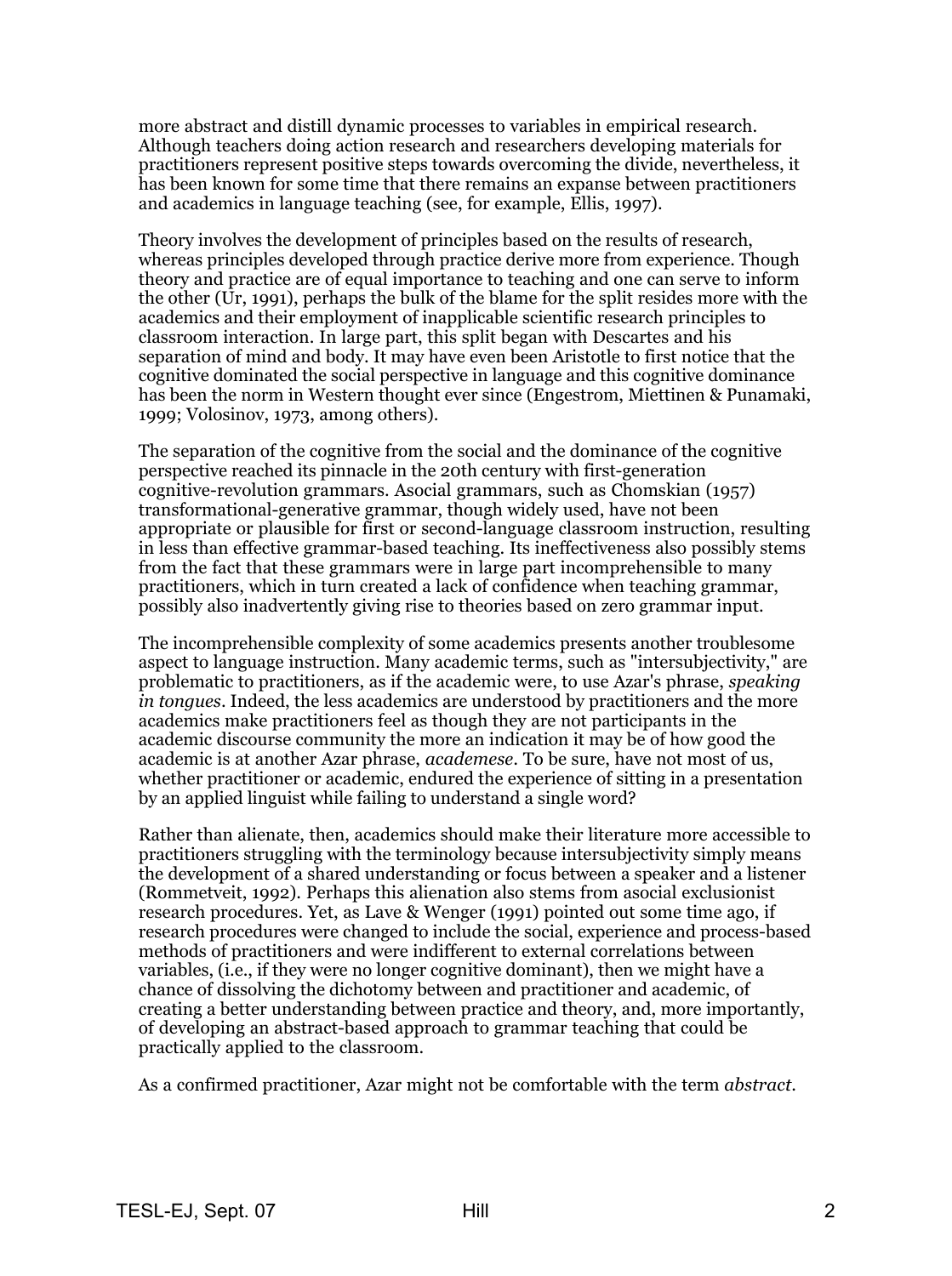Possibly she would suggest *concept* as an alternative, since she emphasizes the concept's importance in grammar-based teaching (GBT). Azar (this volume) provides an interesting introduction to the function of the concept in grammar teaching, especially how it developed antithetically from the Natural Approach (Krashen & Terrell, 1983) and its position regarding focus on form (FonF; Doughty & Williams, 1998). Indeed, a reader of her piece might even start to take her for a bit of an academic. As the title of this present piece suggests, however, it may also be the case that the directions of grammar teaching could develop even further, that is, from GBT to *concept-based* grammar teaching (CBT).

It is worth noting here, as Azar did in her TESOL 2007 plenary, that the focus on meaning introduced by communicative language teaching (CLT) was welcomed by practitioners, but at the same time GBT (shunned by the reigning academics of the time) was not simultaneously rejected--as can be witnessed by the popularity of GBT materials during this period. And this is as it should be because, as Azar additionally points out (this volume), grammar and meaning should not be viewed as distinct. Grammar in large part represents the condensation of meaning (Bybee, Perkins & Pagliuca, 1994). Meaning becomes condensed through repeated usage and thus when practitioners focus on grammar they have not abandoned meaning. It is not difficult to find examples of grammar condensation. For example, contractions condense meaning. The negative *not* becomes *n't,* and, as we will see, this condensation is also important to the view that, rather than overgeneralize, learners need to constrain their use of grammar. Within the CLT literature, perhaps the best term that illustrates the continuum between meaning and grammar is *lexicogrammatical* (Halliday, 1994).

We are also recently seeing in L<sub>2</sub> teaching meaning being presented from a more second-generation cognitive revolution perspective. *Meaning* has always been a somewhat vague or undefined term in CLT. Apart from a pragmatics' attempt to account for meaning with implicature, non-literal meanings have not been accounted for or not even discussed (Sperber & Wilson, 1995). Indeed, many of these more social elements of language have been reduced by the dominance of the cognitive perspective to some minor pragmatic role. With the recent acknowledgment that metaphor and figurative language are ubiquitous in discourse (Littlemore & Low, 2006; Cameron, 2003), it is now becoming easier to redefine or enhance exactly what is meant by meaning. Moreover, practitioners and academics alike can benefit from this better understanding of the importance of metaphor and metonymy's meaning-making role in language and culture (Lakoff, 1987; Lakoff & Johnson, 1980). Additionally, understanding its relationship to grammar can also improve the effectiveness of GBT (Hill, 2006a; Holme, 2004). Indeed, focusing solely on GBT in CLT presents the danger of developing a somewhat grammar-skewed communicative competence in the learner.

## **Grammar, Concepts and Schemata**

A CBT approach to language development argues that the conceptual nature of grammatical forms is best expressed through underlying cognitive schemata. Schemata are the underlying organizational pattern, structure or conceptual framework of a language. For example, subject-verb-object (SVO) reflects the schematization of a joint-attention frame between the speaker, the hearer and an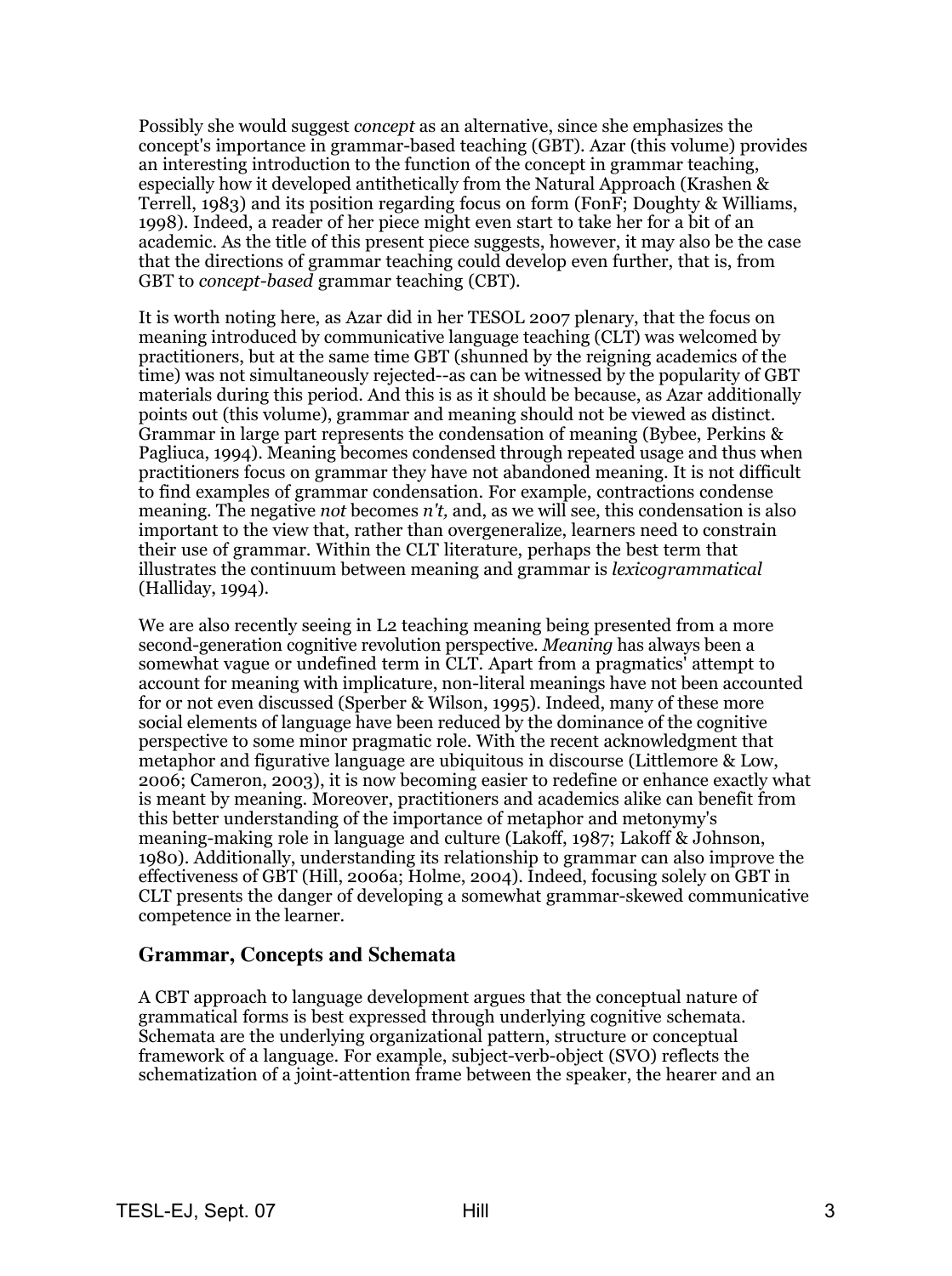object (Tomasello, 2003). Tense-aspect is also a temporal schematic representation of spatial relations. Tense-aspect is an excellent example of the conceptual nature of language, because we still do not have a clear understanding of the existence of time, yet our conception of it and its expression through tense-aspect are fundamental to grammar.

With L<sub>1</sub> learners, resultative aspect is first to emerge because of the immediacy of events (e.g., *the glass has broken*) and then children develop the idea that past tense is used to express events no longer of current relevance. Thus, there is a clear link here between conceptual development and language use. With L2 learners, on the other hand, it is much different. Conceptual development has already taken place and so the L2 morphology used to express a temporal relation may be very opaque conceptually. There may also be conflicts of a cultural nature in conceptual development. This is why introducing schematic depictions for grammatical forms similar to the ones learners developed when learning their L1 (e.g., *the broken glass*) can be helpful to the L2 learner in order to link the L2 morphology to their existing L1 conceptual system or re-conceive the schema to the L2 and then make the link. In this way, grammatical notions such as *subject* or *noun* develop from the repeated use of utterances and the invariance in each word's position in the utterances.



*Figure 1.* Schematic Representation of Resultative Aspect.

Azar (this volume) rightly shuns rules from grammar teaching, while at the same time stresses a conceptual explanation to underlie the particular grammatical form. Arbitrariness of rules is not possible because speakers have the conceptual freedom to construe a given situation in many different ways according to their addressee and consequently it cannot be predicted in absolute terms or with rules which particular usage might be chosen and conventionalized (Langacker, 1987; Larsen-Freeman, 2002). In short, a schematic representation for a grammatical construal developed through usage offers a much better alternative to rules, especially with CBT. In this way, implicit thought processes are made explicit, thereby resolving the implicit vs. explicit instruction dichotomy.

# **Concept-Based Teaching and FonF**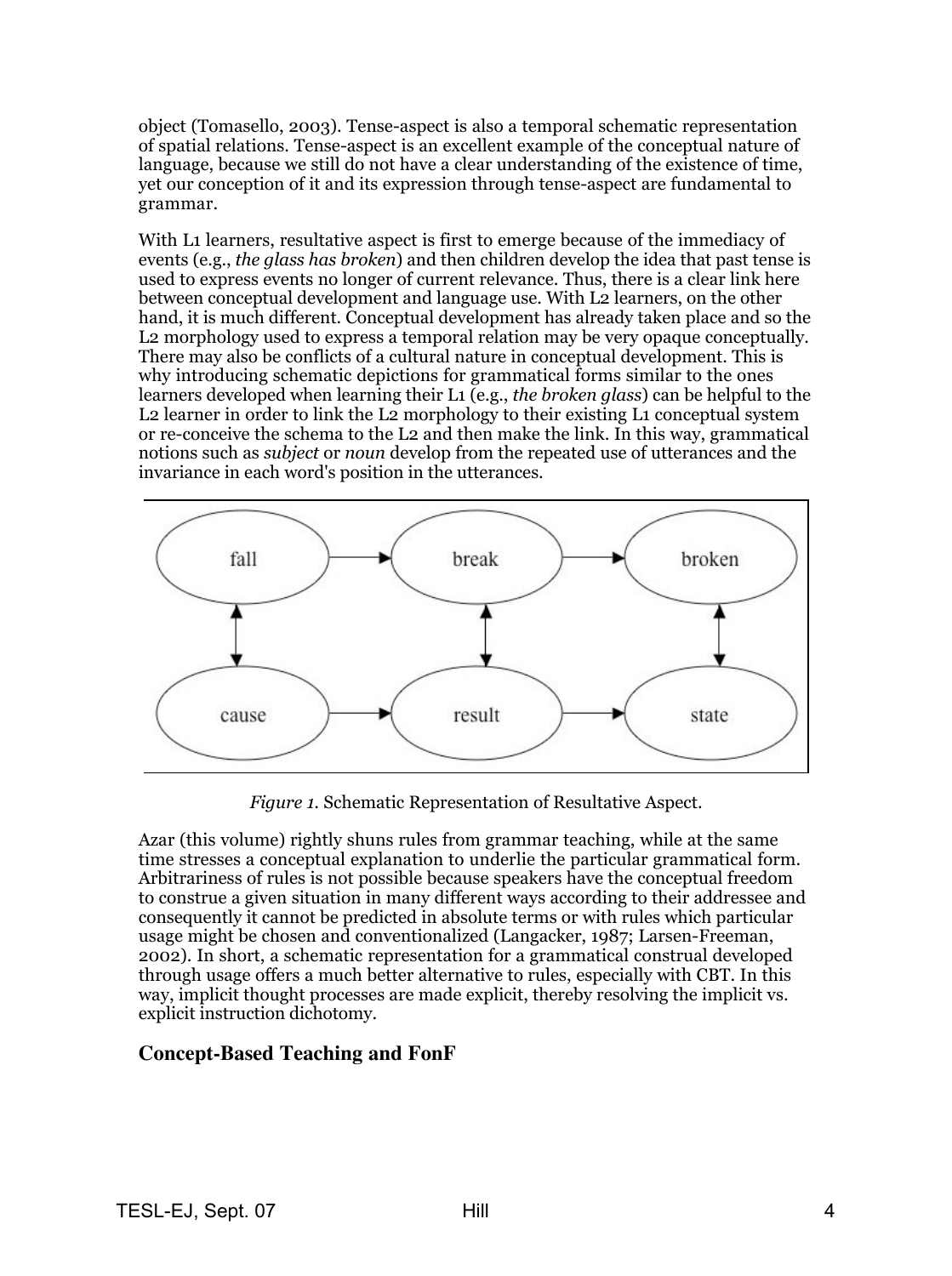Azar (this volume) sees the issue facing practitioners today as being whether (1) to teach grammar separately but integrated with CLT as one component out of many in a well-balanced program or (2) to integrate grammar into a content and/or task-focused approach, either incidentally as opportunities arise or by a predetermined grammar syllabus. Azar seems to be addressing how to best incorporate into GBT the two types of FonF: proactive (i.e., taught) and reactive (i.e., incidental). Along these lines, a CBT approach also requires the need for a reanalysis of CLT into more concept-based terms, which involves, rather than structuring a syllabus on grammatical complexity alone, structuring it on the complexity of the underlying thought processes involved when choosing to use a particular grammatical form.

The problem with FonF from a CBT perspective is that it only focuses on morphological errors made by learners rather than on the underlying conceptual processes involved in choosing to use that particular morphology. Many practitioners may have had the experience where a student is aware and can notice their error in morphology but still cannot understand why they made the wrong morphological choice. In these cases, learners may be seeking a conceptual explanation for the erroneous path in reasoning that their thought deductive processes pursued and consequently led them to apply the incorrect morphology. Indeed, this underscores the fact that errors themselves are conceptual, and, again, in such cases, a schematic representation of the deictic, spatiotemporal or joint-attention frame for the grammatical form could assist the learner to initiate correct thought processes and link the underlying concept to the correct morphology. Instruction based on conceptual development may prove to better parallel learners' particular developmental sequences, because an additional problem with the reactive form of FonF is that it is rare for an entire class to be focused on the same form.

# **Error Correction**

Azar (this volume) comments that mistakes are viewed as opportunities for learning and adds corrective feedback is a natural and accepted part of a grammar-based class. In the form of recasts, error correction involves a very complex interaction of factors between participants in the classroom. Recasts are a restatement of all or part of the learner's utterance that reformulates the utterance, while maintaining the semantic content (Ohta, 2001). Though recasts are complex in themselves, they are also one of many complex sequences occurring in the classroom. In order to better understand the effectiveness of the uptake of recasts, rather than study them in isolation, perhaps they need to be studied and disambiguated from the other complex instructional sequences occurring in the classroom, for example, the initiation-response-feedback teaching exchange (IRF).

If the learner is under the impression that a recast is an initiation from an IRF sequence, then she may exhibit response rather than uptake. Furthermore, if uptake is exhibited, there is also the potential for the learner to *over*generalize the form to inappropriate contexts (as opposed to generalizing). If students were previously given a schematic or conceptual explanation for the grammatical form, rather than overgeneralize they may have more of an awareness to *constrain* their conception of use to the appropriate context specified in the recast. As was previously mentioned, this constraint of use is based on deduction and is similar to the constraint found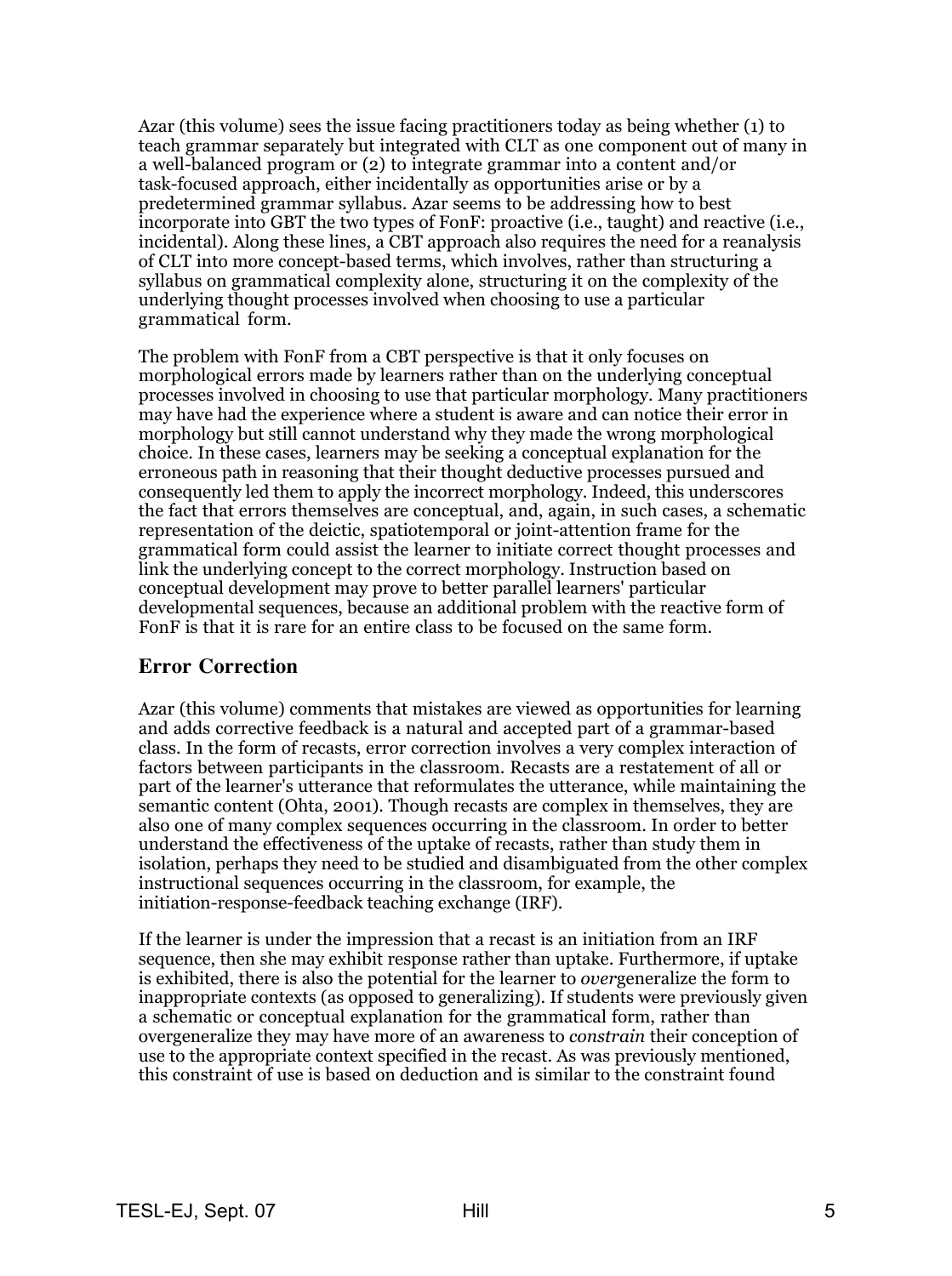when grammatical forms become condensed through grammaticalization processes (e.g., *not* to *n't*). The current lack of a conceptual explanation in present grammar instruction may be causing many learners to apply grammatical forms in too many contexts. The typical IRF triad may actually encourage the learner to do so--especially when the focus is on the morphology rather than the underlying schema. In sum, in order to constrain the possibility of learners overgeneralizing as a result of instruction, recasts could be better utilized in this instance to link the conceptual explanation of the form to its correct context.

# **Sociocognitive Grammar Teaching**

Along with the cognitive skills Azar mentioned, sociocultural skills also merit mentioning. If cognitive or conceptual factors are based on deictic and spatiotemporal factors, sociocultural factors focus more on the activity that takes place within these contextual frames and this joint activity between participants also plays a fundamental role in the use, as well as emergence and submergence, of grammatical forms. As was pointed out at the beginning of this piece, these two approaches have tended to be studied separately but more recently research is being done into their assimilation, hence, the term, *sociocognitive* (Hill, 2006b; Atkinson, 2002).

Indeed, cognitive and sociocultural factors (like meaning and grammar or practice and theory) are best not viewed as distinct but as two ends of a continuum. After doing a meta-analysis of most major grammars [i.e., Transformational (Chomsky, 1965), Lexical Functional (Bresnan & Kaplan, 1982; Bresnan, 2001), Descriptive (Quirk et al., 1985; Huddleston & Pullum, 2002), Systemic-Functional (Halliday, 1994), Corpus-based (Biber et al., 1999), Cognitive (Langacker, 1987; 1991), Role and Reference (Van Valin, 1993) and Radical Construction (Croft, 2001)], the particular sociocognitive approach advocated by CBT is a combination of cognitive and construction grammars (Langacker, 1987; Croft, 2001; Goldberg, 2005) with sociocultural theory (Lantolf, 2000; Lantolf & Thorne, 2006). Sociocultural theory developed from the work of the Russian methodologist Vygotsky (1986, 1978) and the concept was central to his theory of language development. In fact, he held that grammar emerged from the developmental stages between complex and conceptual thought (Robbins 2001), and the main premise of cognitive/construction grammars is that grammar represents the external manifestation of these internal conceptual processes. Thus, we see the concept is central to both approaches, revealing how the concept can unify them as well as how their compatibility has important implications for CBT.

Once the shift to a more sociocognitive oriented perspective of grammar has taken place, we begin to view it more as the interweaving of participants' schemata as well as the expression of their intentions in a particular context. Grammar is then seen as a dialogic co-construction (Celce-Murcia, 2002), revealing that CBT is also fundamentally social in practice. Then the perspective shifts from the view that grammar is the starting point of the development process to also thinking of it as the endpoint.

# **Conclusion**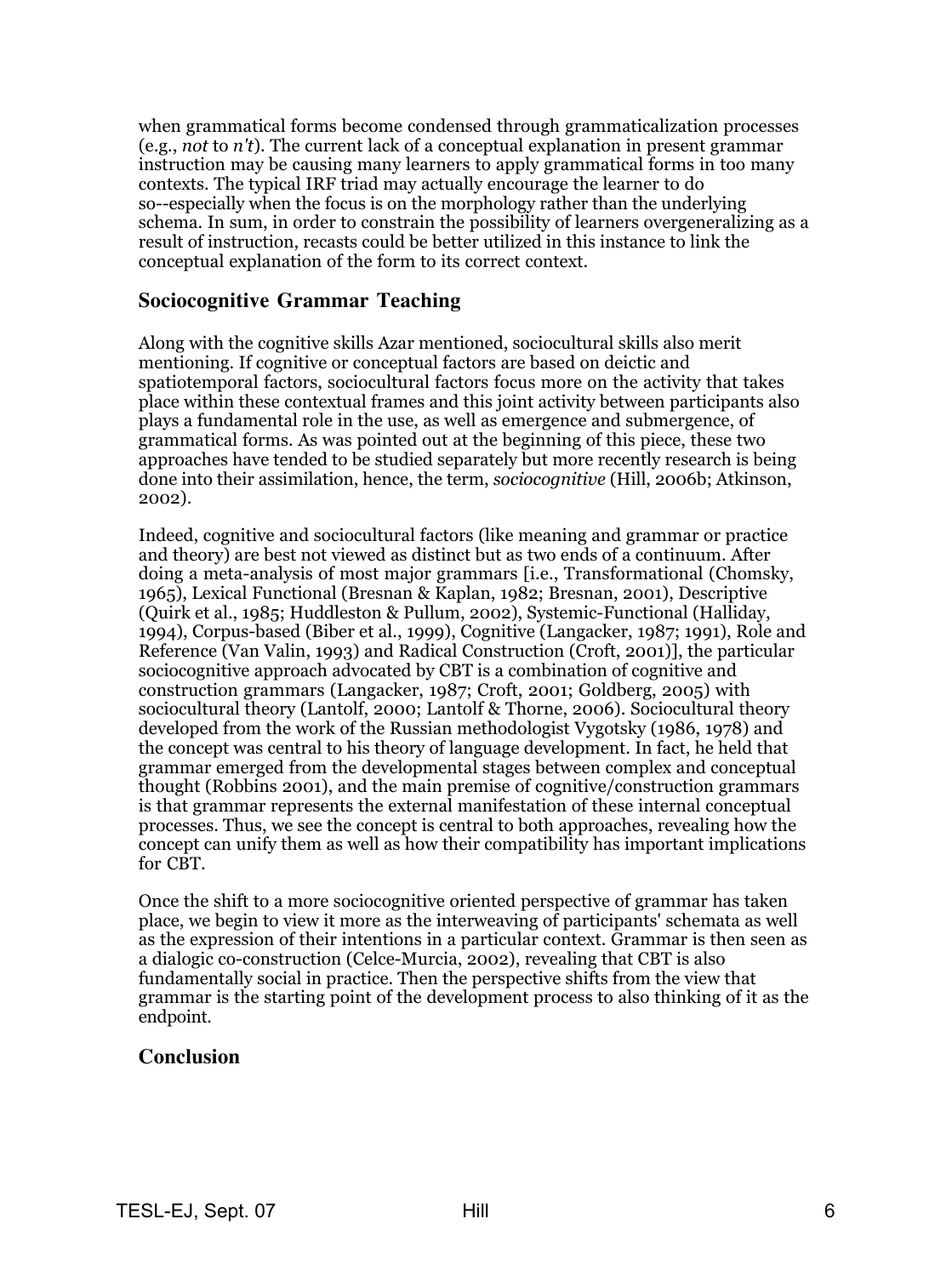To sum up, this response piece discussed from an academic's perspective some of the main issues in Azar's GBT approach and proposed grammar instruction should become more concept-based along the following lines: (1) a conceptual explanation for a grammatical form can help to develop cognitive schemata in the learner, (2) a concept-based grammar explanation may assist in making any error in a learner's deductive thought processes more apparent to the practitioner, (3) if the learner overgeneralizes a form as a result of instruction, the practitioner may use error correction in the form of a recast to highlight the correct context of usage for the form (thereby assisting the learner to constrain their conception), and, (4) the practitioner could then use reactive FonF to link the morphology to the correct concept and context (thereby removing its conceptual opaqueness).

All four of these proposals could be the basis of a task-based CBT methodology. These tasks could be designed to expect conceptual overgeneralization from the introduction of the form and have built-in constraint techniques. They could also be designed with the complex interaction of IRF, error correction, and FonF in mind. The tasks should also attempt to link schemata with context as well as cognitive with social processes. Needless to say, having pushed the boundaries of CBT as far as this current piece has, before any concrete conclusions can be drawn, much further investigation needs to be conducted into the relationship between CBT and the various interactional sequences occurring in the classroom. If more accurate output were to occur, however, the next concept in the developmental process (e.g., from aspect to tense) could then be explained schematically, again highlighting the point that concepts, too, are not isolated, but also part of the learner's complex developmental continuum.

It goes without saying that engaging in major research while teaching is not a realistic option for most already overworked practitioners. Thus, the compromise between academics and practitioners may have to come more from the former and their willingness to participate "hands on" by situating theory in practice. Finally, whether your preference is GBT or CBT, both place the concept at the center of their approaches, which suggests that we will be seeing more concept-based grammar-teaching materials in the future.

## **About the Author**

**Kent Hill** has been teaching English to university students in Tokyo, Japan for many years. When not teaching, he enjoys developing his sociocognitive concept-based approach to grammar instruction. He began discussing grammatical issues with Betty Azar a few years ago when pursuing his doctoral degree.

## **References**

Atkinson, D. (2002). Toward a sociocognitive approach to second language acquisition. *The Modern Language Journal*, 78, 465-483.

Azar, B. (2007a). Grammar-based teaching: A practitioner's perspective. *TESL-EJ.* (this volume).

Azar, B. (2007b). Teaching amid change: Perspectives from 42 years in ESL. *Plenary*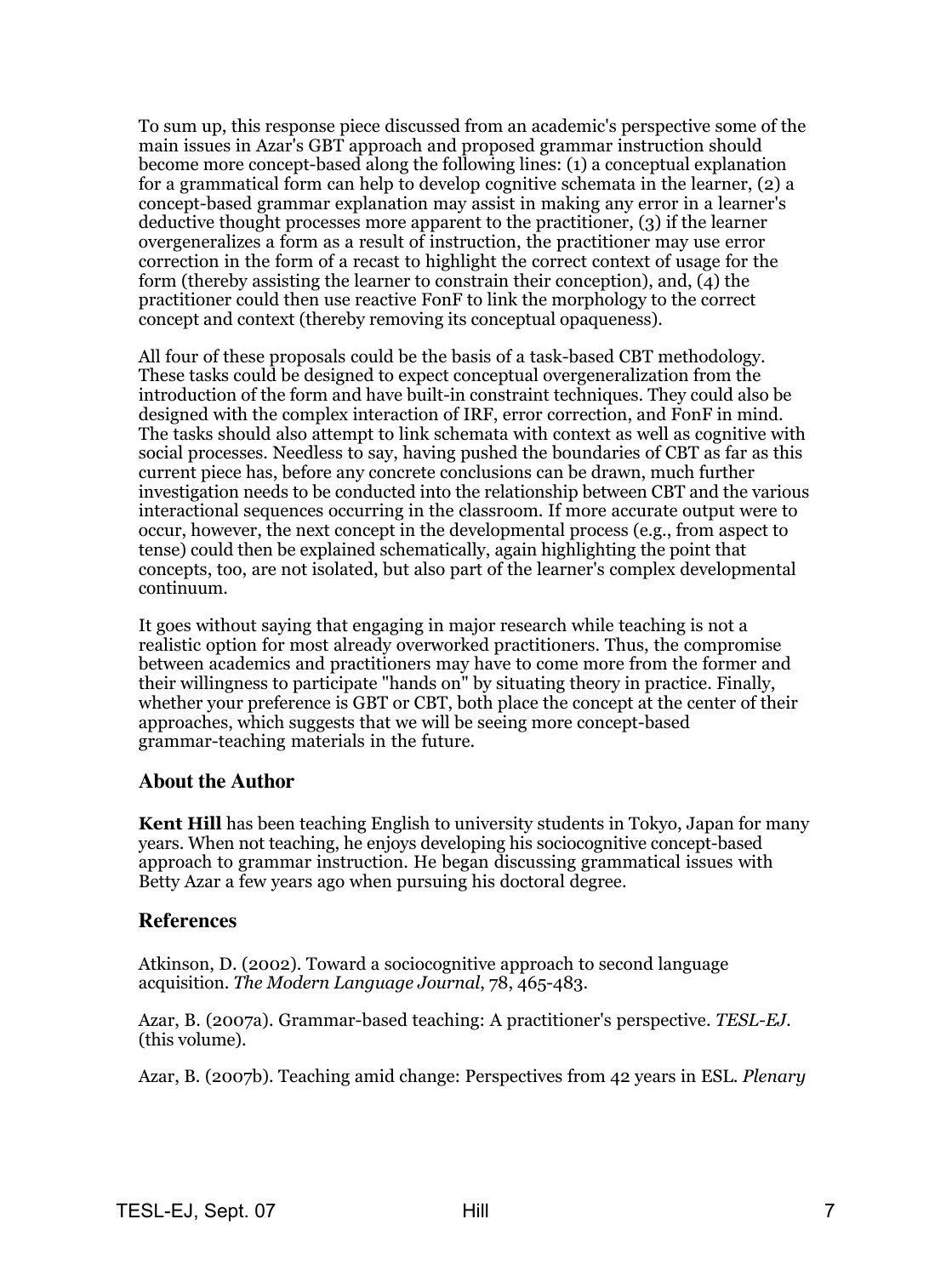*TESOL 2007 Convention.*

Biber, D., Johansson, S., Leech, G. Conrad, S. & Finegan, E. (1999). *Longman grammar of spoken and written English.* Essex: Addison Wesley Longman, Inc.

Bresnan, J. & Kaplan, R.M. (1982). Introduction: Grammars as Mental Representations of Language. In J. Bresnan (Ed), *The mental representation of grammatical relations,* (pp. xvii-lii)*.* Cambridge, Mass.: The MIT Press.

Bresnan, J. (2001). *Lexical-functional syntax*. Oxford: Blackwell Publishing.

Bybee, J., R. Perkins & Pagliuca, W. (1994). *The evolution of grammar: Tense, aspect and modality in the languages of the world*. Chicago: The University of Chicago Press.

Cameron, L. (2003). *Metaphor in educational discourse*. London: Continuum.

Celce-Murcia, M. (2002). Why it makes sense to teach grammar in context and through discourse. In E. Hinkel & S. Fotos (Eds.), *New perspectives on Grammar Teaching in Second Language Classrooms,* (pp. 119-134.)*.* Mahwah, N.J.: Lawrence Erlbaum.

Chomsky, N. (1957). *Syntactic structures*. Berlin: Mouton & Co.

Chomsky, N. (1965). *Aspects of the theory of syntax.* Cambridge, Mass.: MIT Press.

Croft, W. (2001). *Radical construction grammar*. Oxford: Oxford University Press.

Doughty, C. & Williams, J. (1998). *Focus on form in classroom second language acquisition.* Cambridge: Cambridge University Press.

Engestrom, Y. Miettinen, R. & Punamaki, R. (1999). *Perspectives on activity theory.* Cambridge: Cambridge University Press.

Goldberg, A. (2005). *Constructions at work: The nature of generalization in language.* Oxford: Oxford University Press.

Halliday, M.A.K. (1994). *An introduction to functional grammar*. London: Edward Arnold.

Hill, K. (2006a). *Sociocognitive metaphorm*. Unpublished PhD dissertation. The University of Nottingham.

Hill, K. (2006b). A sociocognitive perspective: The best of both worlds. *TESOL Quarterly.* 40/4: 819-825.

Holme, R. (2004). *Mind, metaphor and language teaching*. New York: Palgrave Macmillan.

Huddleston, R. & Pullum, G.K. (2002). *The Cambridge grammar of the English language.* Cambridge: Cambridge University Press.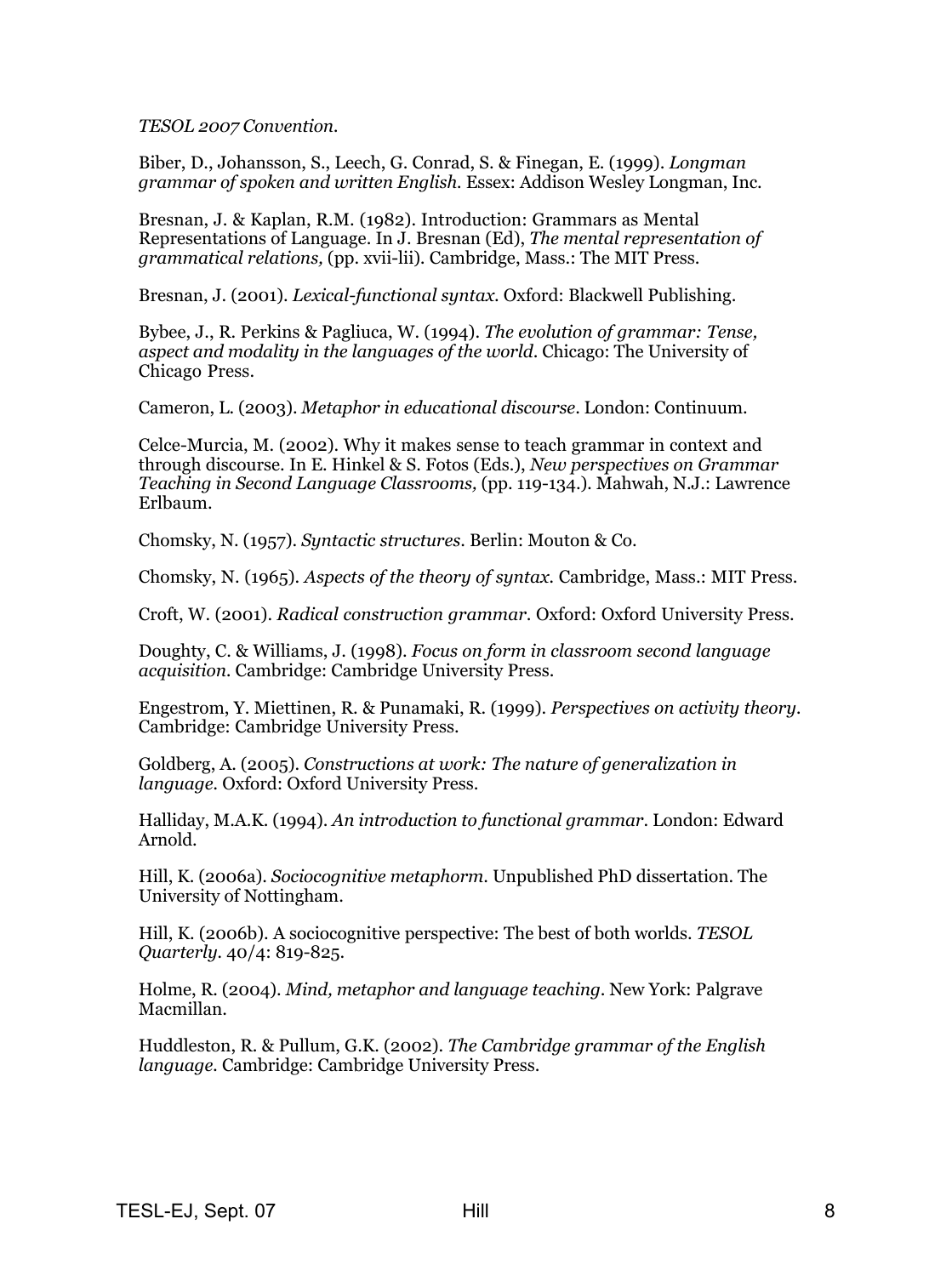Krashen, S. & Terrell, T. (1983). *The natural approach: Language acquisition in the classroom*. Oxford: Pergamon Press.

Lakoff, G. (1987). *Women, fire, and dangerous things: What categories reveal about the mind*. Chicago: The University of Chicago Press.

Lakoff, G. & Johnson, M. (1980). *Metaphors we live by*. Chicago: The University of Chicago Press.

Langacker, R.W. (1987). *Foundations of cognitive grammar Vol I. Theoretical prerequisites.* Stanford: Stanford University Press.

Langacker, R.W. (1991). *Foundations of cognitive grammar Vol II Descriptive applications.* Stanford: Stanford University Press.

Lantolf, J. P. (2000). *Sociocultural theory and second language learning.* Oxford: Oxford University Press.

Lantolf, J.P. & Thorne, S.F. (2006). *Sociocultural theory and the sociogenesis of second language development*. New York: Oxford University Press.

Larsen-Freeman, D. (2002). The grammar of choice. In E. Hinkel & S. Fotos (Eds.), *New perspectives on grammar teaching in second language classrooms,* (pp. 103-118)*.* Mahwah, N.J.: Lawrence Erlbaum.

Lave, J. & Wenger, E. (1991). *Situated learning: Legitimate peripheral participation*. Cambridge: Cambridge University Press.

Littlemore, J. & Low, G. (2006). Metaphoric competence and communicative language ability. *Applied Linguistics*. 27/ 2, 268-294.

Ohta, A.S. (2001). *Second language acquisition processes in the classroom: Learning Japanese*. Mahwah, NJ: Lawrence Erlbaum

Quirk, R., Greenbaum, S., Leech, G., & Svartvik, J. (1985). *A comprehensive grammar of the English language.* Essex: Longman Group Limited.

Robbins, D. (2001). *Vygotsky's psychology-philosophy*. New York: Kluwer Academic Publishers.

Rommetveit, R. (1992). Outlines of a dialogically based social-cognitive approach to human cognition and communication. In A. H. Wold (Ed.), *The dialogical alternative. Towards a theory of language and mind,* (pp. 19-44)*.* Oslo: Scandinavian University Press.

Sperber, D. & Wilson, D. (1995). *Relevance: Communication & cognition*. Oxford: Blackwell.

Tomasello, M. (2003). *Constructing a language: A usage-based theory of language acquisition*. Cambridge, Mass: Harvard University Press.

Ur, P. (1991). *A course in language teaching: Practice and theory.* Cambridge: